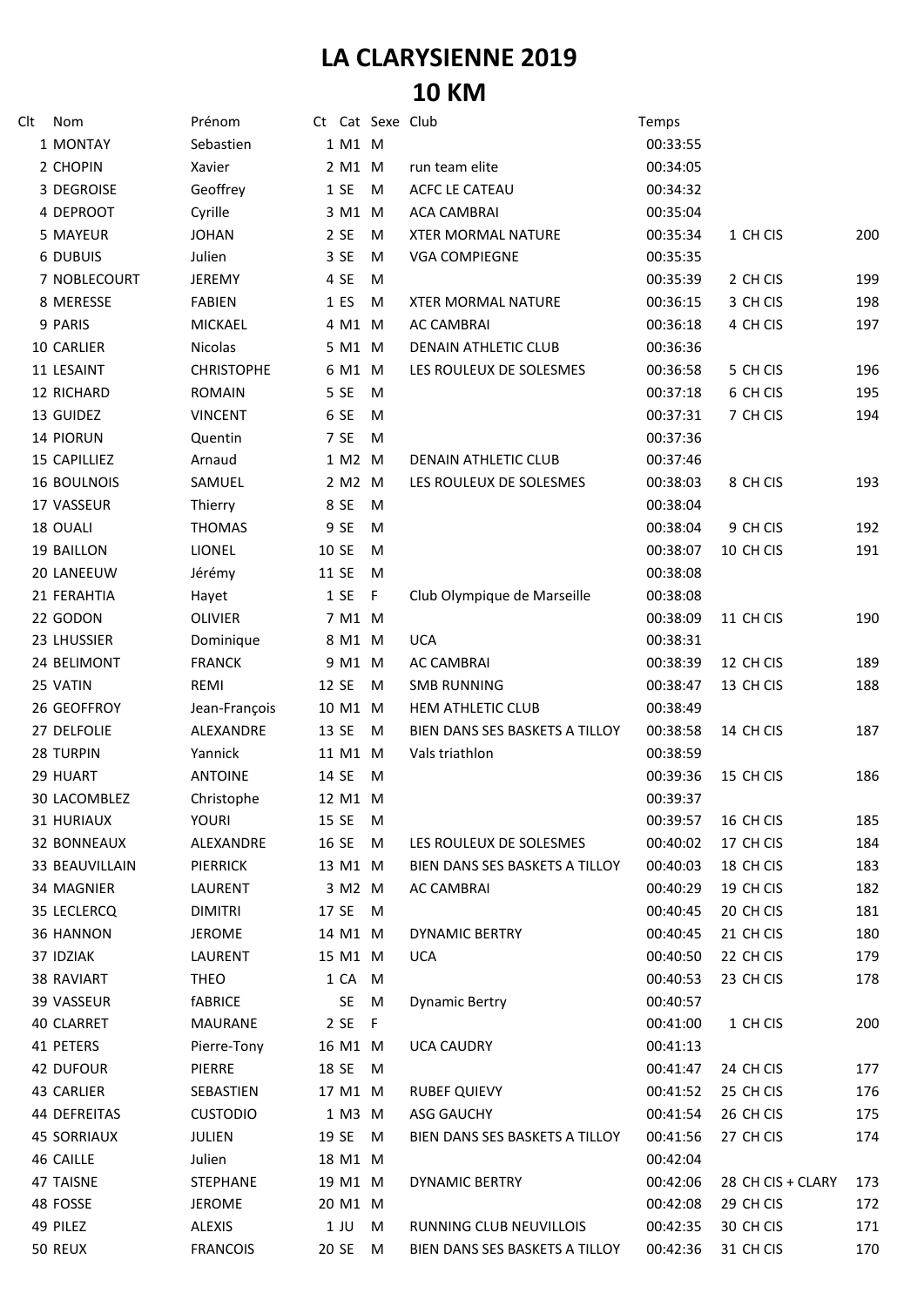| 51 LEFEVRE         | <b>JEAN JACQUES</b> | 4 M2 M               |   | ALC VIEUX CONDE                | 00:42:38 | 32 CH CIS         | 169        |
|--------------------|---------------------|----------------------|---|--------------------------------|----------|-------------------|------------|
| 52 SELLIE          | REMI                | 5 M2 M               |   | PERONNE AC                     | 00:42:39 | 33 CH CIS         | 168        |
| 53 GILLION         | Anthony             | 21 SE M              |   | <b>ACB</b>                     | 00:42:40 |                   |            |
| 54 TAINE           | SEBASTIEN           | 21 M1 M              |   | <b>DYNAMIC BERTRY</b>          | 00:42:41 | 34 CH CIS         | 167        |
| 55 MORIAUX         | OLIVIER             | 22 M1 M              |   | <b>RUBEF QUIEVY RTT4C</b>      | 00:43:16 | 35 CH CIS         | 166        |
| 56 VASSEUR         | ROMUALD             | 6 M2 M               |   | <b>RUNNING CMD</b>             | 00:43:18 | 36 CH CIS         | 165        |
| 57 LEJEUNE         | <b>YANNICK</b>      | 7 M2 M               |   | BIEN DANS SES BASKETS A TILLOY | 00:43:23 | 37 CH CIS         | 164        |
| 58 LAMOTTE         | Antoine             | 22 SE                | M | Le Jubilé                      | 00:43:26 |                   |            |
| 59 RAMETTE         | <b>STEPHANE</b>     | 23 SE                | M |                                | 00:43:36 | 38 CH CIS         | 163        |
| 60 GOURAUD         | <b>CHRISTOPHE</b>   | 24 SE                | M |                                | 00:43:39 | 39 CH CIS         | 162        |
| 61 HOLIN           | <b>CHRISTOPHE</b>   | 25 SE                | M |                                | 00:43:47 | 40 CH CIS         | 161        |
| 62 PUMA            | José                | 23 M1 M              |   | <b>AS Renault DOUAI</b>        | 00:44:00 |                   |            |
| 63 FIGLIUZZI       | Antonio             | 8 M2 M               |   |                                | 00:44:05 |                   |            |
| <b>64 HUBAUT</b>   | Christophe          | 24 M1 M              |   |                                | 00:44:05 |                   |            |
|                    |                     |                      |   |                                |          |                   |            |
| <b>65 BOULAND</b>  | <b>HERVE</b>        | 26 SE                | M | <b>ACB BAPAUME</b>             | 00:44:26 | 41 CH CIS         | 160<br>159 |
| <b>66 HENNION</b>  | <b>ACHILLE</b>      | 27 SE                | M | LES ROULEUX DE SOLESMES        | 00:44:38 | 42 CH CIS         |            |
| <b>67 JAUMONT</b>  | PASCAL              | 28 SE                | M | DANS LES YEUX D'HUGO           | 00:44:43 | 43 CH CIS + CLARY | 158        |
| <b>68 PLOUVIER</b> | <b>MARC ANTOINE</b> | 25 M1 M              |   | AC Cambrai                     | 00:44:46 | 44 CH CIS         | 157        |
| 69 DELEBARRE       | Sébastien           | 26 M1 M              |   |                                | 00:44:50 |                   |            |
| 70 BAILLON         | <b>DOMINIQUE</b>    | 2 M3 M               |   | <b>UCA</b>                     | 00:44:52 | 45 CH CIS         | 156        |
| 71 DJALALI         | <b>FARID</b>        | 27 M1 M              |   |                                | 00:44:57 | 46 CH CIS         | 155        |
| 72 BERTRAND        | <b>JULIE</b>        | 4 SE F               |   |                                | 00:44:59 | 2 CH CIS          | 199        |
| 73 VIENNE          | Gregory             | 28 M1 M              |   |                                | 00:45:01 |                   |            |
| <b>74 DRUENNE</b>  | David               | 29 M1 M              |   |                                | 00:45:03 |                   |            |
| 75 LENGRAND        | <b>KEVIN</b>        | 29 SE M              |   |                                | 00:45:09 | 47 CH CIS         | 154        |
| <b>76 BROUETTE</b> | <b>CHRISTIAN</b>    | 30 M1 M              |   |                                | 00:45:09 | 48 CH CIS         | 153        |
| 77 SANTIER         | <b>JEAN MARIE</b>   | 31 M1 M              |   | LES ROULEUX DE SOLESMES        | 00:45:27 | 49 CH CIS         | 152        |
| 78 POTIER          | William             | 32 M1 M              |   |                                | 00:45:33 |                   |            |
| 79 MARECAILLE      | <b>CHRISTOPHE</b>   | 33 M1 M              |   | TEAM FOULEES DES LEUS          | 00:45:35 | 50 CH CIS         | 151        |
| 80 ZACCARDI        | Aldo                | 3 M3 M               |   | AS Renault DOUAI               | 00:45:40 |                   |            |
| 81 DRECQ           | Nicolas             | 34 M1 M              |   | <b>DYnamic Bertry</b>          | 00:45:42 |                   |            |
| 82 BLEUSE          | Richard             | 9 M2 M               |   | cacb                           | 00:45:44 |                   |            |
| 83 BOULAND         | SEBASTIEN           | 30 SE M              |   | ACB BAPAUME                    | 00:45:45 | 51 CH CIS         | 150        |
| 84 BUGE            | <b>FABIAN</b>       | 31 SE                | M |                                | 00:45:46 | 52 CH CIS         | 149        |
| 85 FINN VIN        | Vincent             | 35 M1 M              |   |                                | 00:45:54 |                   |            |
| 86 GUYART          | Mickaël             | 36 M1 M              |   | CE VDM                         | 00:45:55 |                   |            |
| 87 GRAS            | LAURENT             | 10 M2 M              |   | CAP21                          | 00:45:55 | 53 CH CIS         | 148        |
| 88 LISIECKI        | <b>FREDERIC</b>     | 37 M1 M              |   |                                | 00:45:57 | 54 CH CIS         | 147        |
| 89 INCONNU1        | <b>INCONNU1</b>     | $2$ JU               | M |                                | 00:45:58 |                   |            |
| 90 BEFVE           | <b>SIMON</b>        | 32 SE                | M | BIEN DANS SES BASKETS A TILLOY | 00:45:59 | 55 CH CIS         | 146        |
| 91 CANDAELE        | <b>MARC</b>         | 11 M2 M              |   |                                | 00:46:00 | 56 CH CIS         | 145        |
| 92 CAPLIEZ         | MATHIEU             | 33 SE                | M |                                | 00:46:01 | 57 CH CIS         | 144        |
| 93 REUX            | <b>NICOLAS</b>      | 34 SE                | M | BIEN DANS SES BASKETS A TILLOY | 00:46:16 | 58 CH CIS         | 143        |
| 94 MARTINEZ        | RAYMOND             | 4 M3 M               |   | <b>CE MASNIERES</b>            | 00:46:19 | 59 CH CIS         | 142        |
| 95 POUTRAIN        | Xavier              | 12 M2 M              |   | Association courir à Bapaume   | 00:46:22 |                   |            |
| 96 MICHEL          | <b>JEROME</b>       | 35 SE                | M | RUNNING NEUVILLE ST REMY       | 00:46:29 | 60 CH CIS         | 141        |
| 97 HOURDIN         | VIANNEY             | 36 SE                | M | RUNNING CLUB NEUVILLOIS        | 00:46:35 | 61 CH CIS         | 140        |
| 98 MASSE           | <b>JESSICA</b>      | 5 SE<br>$\mathsf{F}$ |   | ALC VIEUX CONDE                | 00:46:39 | 3 CH CIS          | 198        |
| 99 SANIEZ          | <b>DOMINIQUE</b>    | 13 M2 M              |   | LES ROULEUX DE SOLESMES        | 00:46:41 | 62 CH CIS         | 139        |
| 100 LEFEVRE        | <b>ELISABETH</b>    | 1 M1 F               |   | RUNNING CLUB NEUVILLOIS        | 00:46:45 | 4 CH CIS          | 197        |
| 101 FLAMENT        | DOMINIQUE           | 14 M2 M              |   |                                | 00:46:46 | 63 CH CIS         | 138        |
| 102 HERBIN         | <b>JEROME</b>       | 38 M1 M              |   | <b>RUBEF QUIEVY</b>            | 00:46:50 | 64 CH CIS         | 137        |
| 103 TAISNE         | Thibault            | 37 SE M              |   |                                | 00:46:58 |                   |            |
| 104 GERGAUD        | JULIEN              | 2 ES M               |   | <b>DYNAMIC BERTRY</b>          | 00:47:16 | 65 CH CIS         | 136        |
|                    |                     |                      |   |                                |          |                   |            |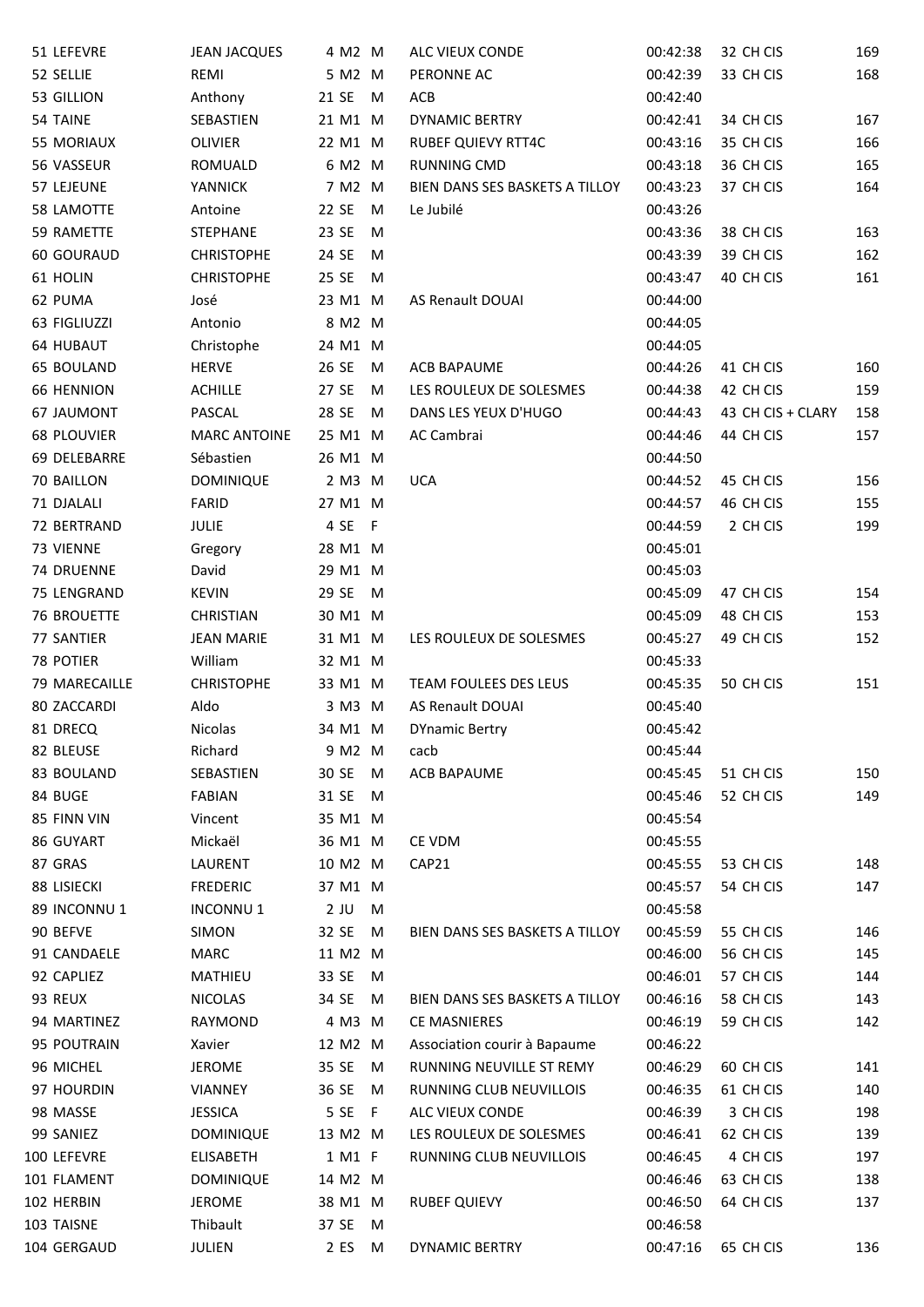| 105 DELCROIX         | <b>DOMINIQUE</b>          | 39 M1 M            |     | BIEN DANS SES BASKETS A TILLOY  | 00:47:17 | 66 CH CIS         | 135 |
|----------------------|---------------------------|--------------------|-----|---------------------------------|----------|-------------------|-----|
| 106 RICQUE           | <b>FRANCOIS</b>           | 38 SE              | M   |                                 | 00:47:17 | 67 CH CIS         | 134 |
| 107 SCHRYVE          | EMMANUEL                  | 40 M1 M            |     | <b>RUBEF QUIEVY</b>             | 00:47:20 | 68 CH CIS         | 133 |
| 108 PERICOLI         | David                     | 41 M1 M            |     |                                 | 00:47:21 |                   |     |
| 109 DECLERCK         | <b>JEAN PIERRE</b>        | 5 M3 M             |     |                                 | 00:47:31 | 69 CH CIS         | 132 |
| 110 THERY            | Antoine                   | 15 M2 M            |     | <b>ARTTE</b>                    | 00:47:37 |                   |     |
| 111 MERIAUX          | Emilie                    | 6 SE F             |     | wild team                       | 00:47:40 |                   |     |
| 112 BEAUVISAGE       | <b>JOHAN</b>              | 39 SE              | M   | AJ TROUV'TOUT FLESQUIERES       | 00:47:44 | 70 CH CIS         | 131 |
| 113 GARCIA           | David                     | 40 SE              | M   |                                 | 00:47:47 |                   |     |
| 114 COUDERC          | <b>STEPHANE</b>           | 41 SE              | M   | TEAM FOULEES DES LEUS           | 00:47:53 | 71 CH CIS         | 130 |
| 115 MICHEL           | Jérome                    | 2 CA M             |     |                                 | 00:47:55 | <b>CLARY</b>      |     |
| 116 LEMAIRE          | David-Alexandre           | 42 SE              | M   |                                 | 00:47:57 |                   |     |
| 117 MAGNIEZ          | <b>FREDERIC</b>           | 42 M1 M            |     |                                 | 00:47:57 | 72 CH CIS         | 129 |
| 118 DEUDON           | <b>CHRISTOPHE</b>         | 43 M1 M            |     | RUNNING BIKE ST PYTHON          | 00:48:02 | 73 CH CIS         | 128 |
| <b>119 LEQUEUCHE</b> | <b>GUILLAUME</b>          | 44 M1 M            |     | DANS LES YEUX D'HUGO            | 00:48:07 | 74 CH CIS         | 127 |
| 120 DENIZON          | SAMUEL                    | 45 M1 M            |     |                                 | 00:48:08 | 75 CH CIS         | 126 |
| 121 MERRHEIM         | Vincent                   | 16 M2 M            |     |                                 | 00:48:09 |                   |     |
| 122 DEHON            | GREGORY                   | 43 SE M            |     | BIEN DANS SES BASKETS A TILLOY  | 00:48:15 | 76 CH CIS         | 125 |
| 123 MICHEL           | Hervé                     | 46 M1 M            |     |                                 | 00:48:17 | <b>CLARY</b>      |     |
| 124 ZELASKO          | François-Xavier           | 47 M1 M            |     |                                 | 00:48:28 |                   |     |
| 125 MERIAUX          | <b>CHRISTOPHE</b>         | 44 SE              | M   | RUNNING CMD                     | 00:48:28 | 77 CH CIS         | 124 |
| 126 GAUDRY           | <b>DAMIEN</b>             | 45 SE              | M   | AJ TROUV'TOUT FLESQUIERES       | 00:48:31 | 78 CH CIS         | 123 |
| 127 DUBUIS           | <b>ROBERT</b>             | 17 M2 M            |     | <b>UCA</b>                      | 00:48:34 | 79 CH CIS         | 122 |
| 128 DUQUESNE         | <b>LUDOVIC</b>            | 48 M1 M            |     |                                 | 00:48:35 | 80 CH CIS         | 121 |
| 129 HURTRET          | Grégory                   | 49 M1 M            |     |                                 | 00:48:36 |                   |     |
| 130 BRICOUT          | Michel                    | 18 M2 M            |     | <b>UCA</b>                      | 00:48:37 |                   |     |
| 131 BUSIN            | <b>JONATHAN</b>           | 46 SE              | M   | BIEN DANS SES BASKETS A TILLOY  | 00:48:39 | 81 CH CIS         | 120 |
| 132 HERLIN           | <b>DELPHINE</b>           | 7 SE               | - F | AMICALE LYCEE P. DUEZ           | 00:48:43 | 5 CH CIS          | 196 |
| 133 BOHRI            | <b>GUILLAUME</b>          | 47 SE              | M   | <b>TEAM CREOLE</b>              | 00:48:50 |                   |     |
|                      | <b>ALAIN</b>              | 19 M2 M            |     |                                 | 00:48:52 | 82 CH CIS         |     |
| 134 LEDO<br>135 GAVE | Jean-Marie                | 20 M2 M            |     |                                 | 00:48:53 |                   | 119 |
|                      |                           |                    |     | <b>DYnamic Bertry</b>           |          |                   |     |
| 136 GOMBART          | <b>OLIVIER</b>            | 21 M2 M<br>50 M1 M |     | <b>UCA</b>                      | 00:48:55 | 83 CH CIS         | 118 |
| <b>137 DUPUIS</b>    | Christophe                |                    |     | Team Runners Lovers Beers       | 00:48:57 |                   |     |
| 138 NOIRET           | David                     | 51 M1 M            |     |                                 | 00:49:05 |                   |     |
| 139 COPPIN           | Emmanuel<br><b>MURIEL</b> | 48 SE M            |     | <b>RUNNING BIKE ST PYTHON</b>   | 00:49:07 |                   |     |
| 140 DYBIONA          |                           | 1 M2 F             |     |                                 | 00:49:09 | 6 CH CIS          | 195 |
| 141 HENNAEQUART      | Vincent                   | 52 M1 M            |     | <b>UCA</b>                      | 00:49:10 |                   |     |
| 142 DRUBAY           | <b>HERVE</b>              | 49 SE              | M   |                                 | 00:49:21 | 84 CH CIS + CLARY | 117 |
| 143 GABRIELS         | Guilllaume                | 50 SE              | M   | <b>Dynamic Bertry</b>           | 00:49:27 | <b>CLARY</b>      |     |
| 144 LAMOURET         | <b>THIERRY</b>            | 22 M2 M            |     | <b>UCA</b>                      | 00:49:32 | 85 CH CIS         | 116 |
| 145 LOQUET           | <b>JEAN CLAUDE</b>        | 23 M2 M            |     |                                 | 00:49:42 | 86 CH CIS         | 115 |
| 146 GUMEZ            | <b>HUGO</b>               | 51 SE M            |     |                                 | 00:49:45 | 87 CH CIS + CLARY | 114 |
| 147 FAZENDA          | DANIEL                    | 53 M1 M            |     |                                 | 00:49:45 | 88 CH CIS         | 113 |
| 148 BILLOIR          | ERMELINE                  | 8 SE F             |     | <b>RUBEF QUIEVY</b>             | 00:49:53 | 7 CH CIS          | 194 |
| 149 LOUIS            | <b>DAVID</b>              | 52 SE              | M   | <b>RUBEF QUIEVY</b>             | 00:49:54 | 89 CH CIS         | 112 |
| 150 STOCLET          | SABRINA                   | 9 SE               | -F  | <b>TEAM FOULEES DES LEUS</b>    | 00:49:56 | 8 CH CIS          | 193 |
| 151 LESSAINT         | Damien                    | 53 SE              | M   |                                 | 00:49:57 |                   |     |
| 152 DECAMPS          | David                     | 54 M1 M            |     | <b>TEAM RUNNING LOVERS BEER</b> | 00:49:57 |                   |     |
| 153 RIEZ             | AMELIE                    | 2 M1 F             |     |                                 | 00:49:57 | 9 CH CIS          | 192 |
| 154 MONTASER         | <b>MOUREDINE</b>          | 54 SE              | M   |                                 | 00:50:02 | 90 CH CIS         | 111 |
| 155 LASKOWSKI        | Patrick                   | 24 M2 M            |     |                                 | 00:50:04 |                   |     |
| 156 BLAIRON          | SEBASTIEN                 | 55 SE              | M   | <b>RUBEF QUIEVY</b>             | 00:50:07 | 91 CH CIS         | 110 |
| 157 PILEZ            | <b>CHRISTOPHE</b>         | 25 M2 M            |     | RUNNING CLUB NEUVILLOIS         | 00:50:08 | 92 CH CIS         | 109 |
| 158 BOUSINIERE       | <b>CHARLOTTE</b>          | 10 SE F            |     | RUNNING CLUB NEUVILLOIS         | 00:50:09 | 10 CH CIS         | 191 |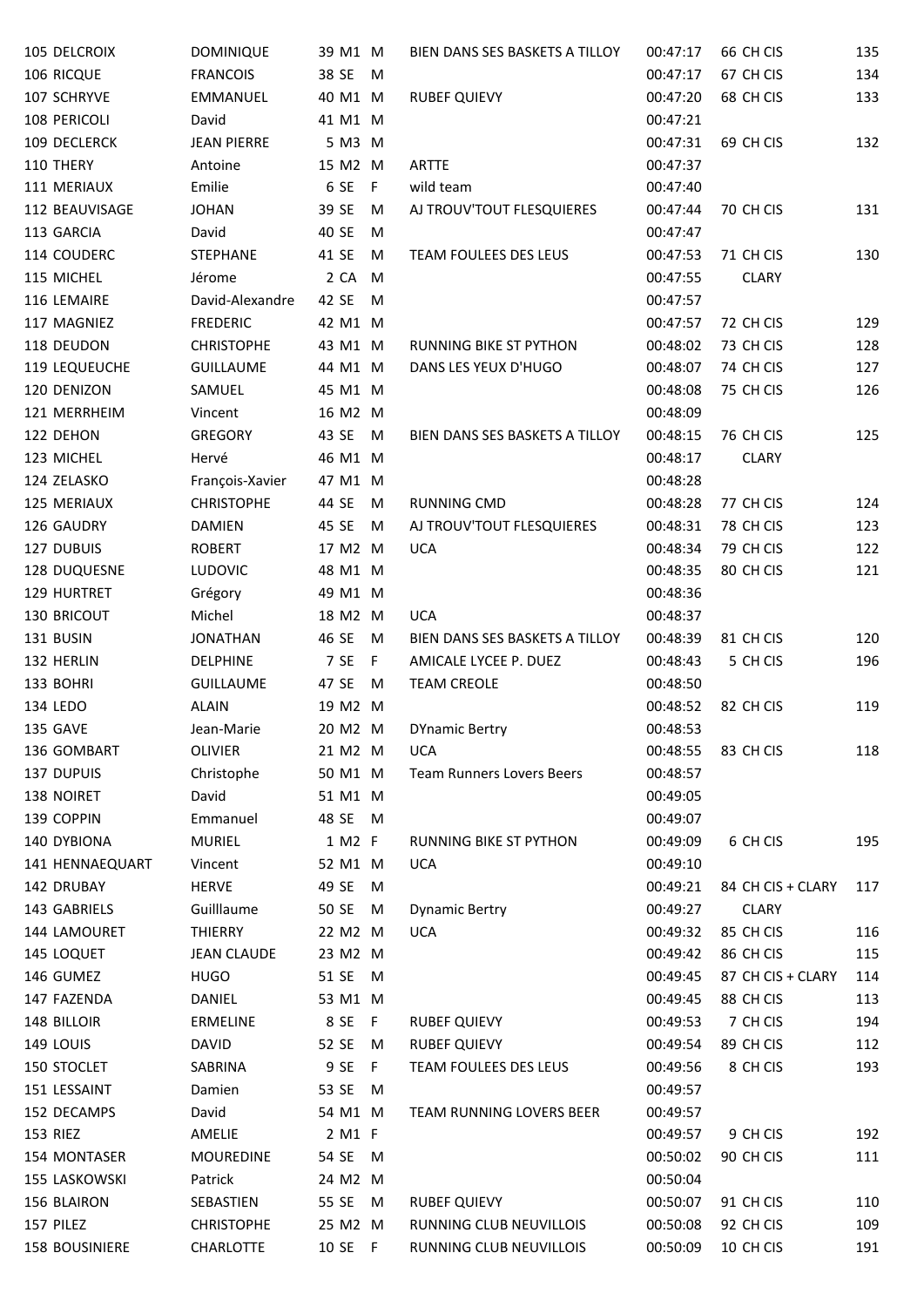| 159 DESSEINT               | <b>DAVID</b>        | 56 SE M            |     | <b>RUNNING CMD</b>        | 00:50:10 | 93 CH CIS           | 108       |
|----------------------------|---------------------|--------------------|-----|---------------------------|----------|---------------------|-----------|
| 160 SZEWCZUK               | Sébastien           | 55 M1 M            |     |                           | 00:50:11 |                     |           |
| 161 CHIMOT                 | <b>AURELIEN</b>     | 57 SE              | M   |                           | 00:50:13 | 94 CH CIS           | 107       |
| 162 ARPIN                  | AMBRE               | 1 ES               | - F |                           | 00:50:15 | 11 CH CIS           | 190       |
| 163 DUMONT                 | <b>BAPTISTE</b>     | 58 SE              | M   | <b>UCA</b>                | 00:50:15 |                     |           |
| 164 BISIAUX                | Patrick             | 26 M2 M            |     |                           | 00:50:38 |                     |           |
| 165 CASIEZ                 | Vincent             | 56 M1 M            |     |                           | 00:50:39 | <b>CLARY</b>        |           |
| 166 LEROY                  | Grégory             | 59 SE              | M   |                           | 00:50:49 |                     |           |
| 167 LECOUF                 | <b>KEVIN</b>        | 60 SE              | M   |                           | 00:50:51 | 95 CH CIS           | 106       |
| <b>168 KIK</b>             | <b>CHRISTOPHE</b>   | 27 M2 M            |     | LES ROULEUX DE SOLESMES   | 00:50:54 | 96 CH CIS           | 105       |
| 169 VILLANUEVA             | David               | 57 M1 M            |     |                           | 00:50:56 |                     |           |
| 170 GILLIARD               | Gérard              | 6 M3 M             |     | AC Cambrai                | 00:51:02 |                     |           |
| 171 QUATRELIVRE            | PAUL                | 28 M2 M            |     |                           | 00:51:06 | 97 CH CIS           | 104       |
| 172 MERIAUX                | ADELAIDE            | 11 SE F            |     | LES ROULEUX DE SOLESMES   | 00:51:15 | 12 CH CIS           | 189       |
| 173 VERREMAN               | PIERRE              | 7 M3 M             |     | <b>CE MASNIERES</b>       | 00:51:17 | 98 CH CIS           | 103       |
| 174 WAXIN                  | Julien              | 61 SE M            |     | <b>CANICROSS CAUDRY</b>   | 00:51:17 |                     |           |
| 175 RENAULT                | Thierry             | 29 M2 M            |     | LES <sub>3</sub> C        | 00:51:18 |                     |           |
| 176 OUALI                  | <b>ISABELLE</b>     | 2 M2 F             |     | <b>UCA</b>                | 00:51:20 | 13 CH CIS           | 188       |
| 177 LEVEQUE                | <b>TONY</b>         | 58 M1 M            |     | <b>UCA</b>                | 00:51:33 | 99 CH CIS           | 102       |
| 178 BOZION                 | <b>NICOLAS</b>      | 62 SE              | M   |                           |          | 00:51:36 100 CH CIS | 101       |
| 179 GEY                    | <b>DAVID</b>        | 63 SE              | M   |                           |          | 00:51:41 101 CH CIS | 100       |
| 180 BARTHES                | Remi                | 30 M2 M            |     |                           | 00:51:43 |                     |           |
| 181 LECOMTE                | DANY                | 59 M1 M            |     | <b>RUBEF QUIEVY</b>       |          | 00:51:54 102 CH CIS | 99        |
| 182 DRUESNES               | SEBASTIEN           | 64 SE              | M   |                           |          | 00:51:56 103 CH CIS | 98        |
| 183 LADENT                 | Jean-Luc            | 65 SE              | M   |                           | 00:52:04 |                     |           |
| 184 HERBIN                 | VALOIS              | 31 M2 M            |     |                           |          | 00:52:05 104 CH CIS | 97        |
| 185 GRIERE                 | Jérôme              | 60 M1 M            |     | Running bike Saint-Python | 00:52:07 |                     |           |
| 186 HUMAIN                 | SEBASTIEN           | 61 M1 M            |     |                           |          | 00:52:12 105 CH CIS | 96        |
| 187 PAYAN                  | <b>VIRGINIE</b>     | 12 SE F            |     |                           | 00:52:13 | 14 CH CIS           | 187       |
| 188 SOUESME                | <b>MARIE ASTRID</b> |                    |     | <b>UCA</b>                | 00:52:18 | 15 CH CIS           | 186       |
| 189 DEMARCQ                | <b>KARINE</b>       | 13 SE F<br>14 SE F |     | DANS LES YEUX D HUGO      | 00:52:21 | 16 CH CIS           | 185       |
|                            |                     |                    |     |                           |          | 17 CH CIS           |           |
| 190 FRANCOIS<br>191 BULTEZ | CATHERINE<br>PASCAL | 3 M1 F<br>8 M3 M   |     |                           | 00:52:23 | 00:52:25 106 CH CIS | 184<br>95 |
|                            |                     |                    |     | LES ROULEUX DE SOLESMES   |          |                     |           |
| 192 LECOMTE                | Romain              | 3 ES               | M   |                           | 00:52:30 |                     |           |
| 193 HENON<br>194 ELISABETH | <b>VIRGINIE</b>     | 15 SE F            |     | ALC VIEUX CONDE           | 00:52:33 | 18 CH CIS           | 183       |
|                            | <b>FREDERIC</b>     | 62 M1 M            |     |                           |          | 00:52:34 107 CH CIS | 94        |
| 195 HUROT                  | Rodolphe            | 63 M1 M            |     |                           | 00:52:39 |                     |           |
| 196 JOCAILLE               | François            | 64 M1 M            |     |                           | 00:52:44 |                     |           |
| 197 MARHEM                 | <b>LUCIE</b>        | 16 SE F            |     |                           | 00:52:55 | 19 CH CIS           | 182       |
| 198 PRONNIER               | <b>DOMINIQUE</b>    | 32 M2 M            |     |                           | 00:53:00 |                     |           |
| 199 PONS                   | Romuald             | 66 SE M            |     |                           | 00:53:01 |                     |           |
| 200 HERBIN                 | <b>JACQUES</b>      | 65 M1 M            |     | <b>RUBEF QUIEVY</b>       |          | 00:53:03 108 CH CIS | 93        |
| 201 BASQUIN                | <b>JEAN MARC</b>    | 33 M2 M            |     | RUNNING CLUB NEUVILLOIS   |          | 00:53:07 109 CH CIS | 92        |
| 202 MARQUANT               | <b>GUILLAUME</b>    | 67 SE M            |     | <b>TEAM CREOLE</b>        | 00:53:08 |                     |           |
| 203 LERICHE                | <b>FRANCK</b>       | 34 M2 M            |     |                           |          | 00:53:28 110 CH CIS | 91        |
| 204 SEMEILHON              | LYDIA               | 17 SE F            |     | RUBEF QUIEVY              | 00:53:30 | 20 CH CIS           | 181       |
| 205 WALLEZ                 | <b>THOMAS</b>       | 68 SE              | M   |                           |          | 00:53:40 111 CH CIS | 90        |
| 206 TOURET                 | SAMUEL              | 4 ES               | M   |                           |          | 00:53:44 112 CH CIS | 89        |
| 207 MARQUAY                | SEBASTIEN           | 66 M1 M            |     |                           |          | 00:53:51 113 CH CIS | 88        |
| 208 BONNARD                | CATHERINE           | 4 M1 F             |     | RUNNING CLUB NEUVILLOIS   | 00:54:00 | 21 CH CIS           | 180       |
| 209 GHESTIN                | <b>CECILE</b>       | 18 SE F            |     | <b>DYNAMIC BERTRY</b>     | 00:54:03 | 22 CH CIS           | 179       |
| 210 LEBRUN                 | Frédéric            | 67 M1 M            |     |                           | 00:54:05 |                     |           |
| 211 DUBUIS                 | Bernadette          | 19 M2 F            |     | <b>UCA</b>                | 00:54:06 | 23 CH CIS           | 178       |
| 212 JABRONKA               | Csaba Danny         | 68 M1 M            |     |                           | 00:54:19 |                     |           |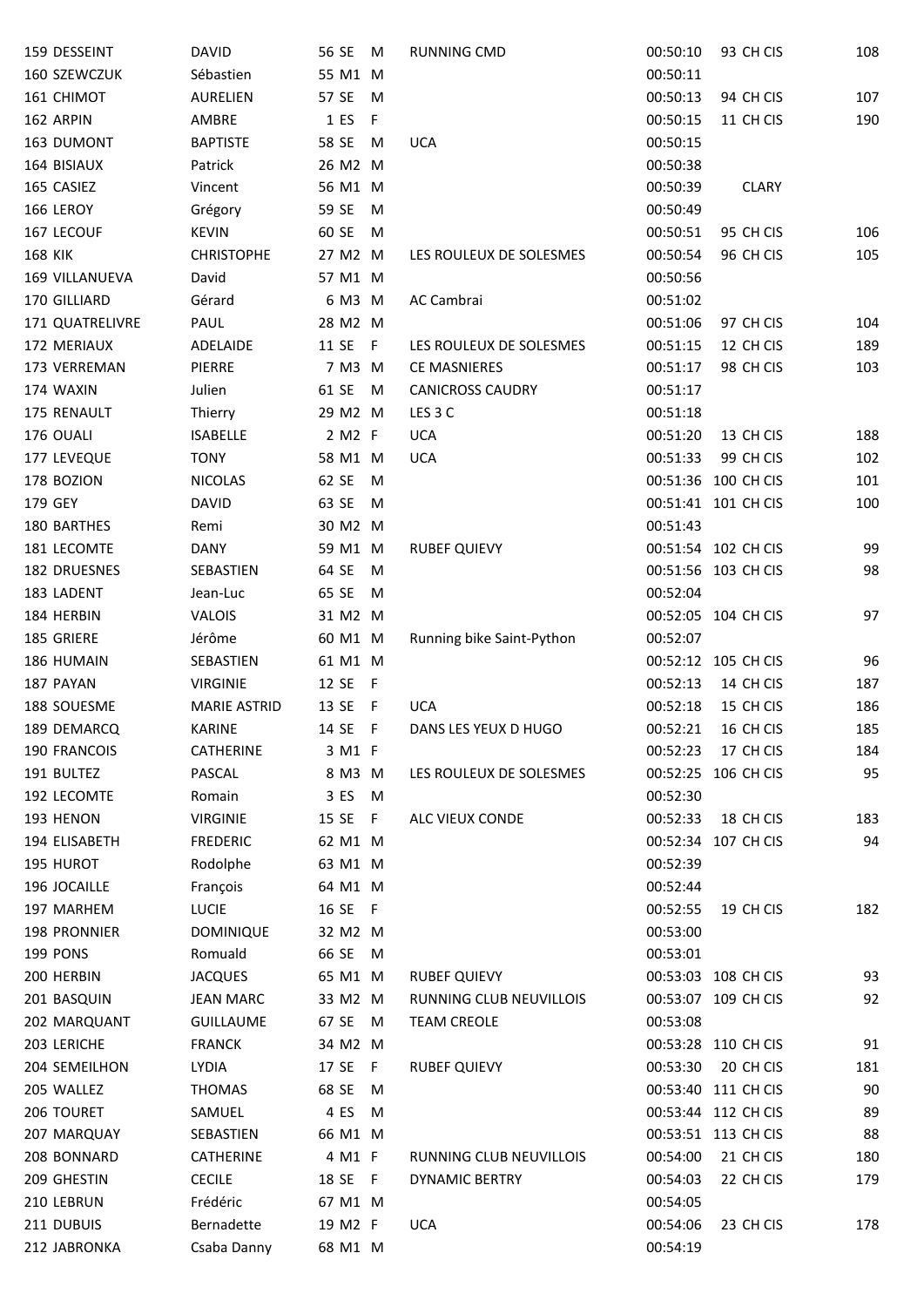| 213 MERESSE         | Ludovic           | 69 SE   | M   | Féchain Athlétique Club      | 00:54:19 |                     |     |
|---------------------|-------------------|---------|-----|------------------------------|----------|---------------------|-----|
| 214 GRUCA           | Louis             | 19 SE   | - F |                              | 00:54:42 |                     |     |
| 215 DEMARCQ         | SEBASTIEN         | 69 M1 M |     | DANS LES YEUX D HUGO         |          | 00:54:42 114 CH CIS | 87  |
| 216 MANDATO         | Anthony           | 70 SE   | M   |                              | 00:54:42 |                     |     |
| 217 JETTE           | <b>JULIEN</b>     | 71 SE   | M   |                              |          | 00:54:48 115 CH CIS | 86  |
| 218 DALLENNES       | <b>CATHERINE</b>  | 5 M1 F  |     | DANS LES YEUX D HUGO         | 00:54:49 | 24 CH CIS           | 177 |
| 219 LAMBERT         | Michel            | 35 M2 M |     |                              | 00:54:59 |                     |     |
| 220 GRUCA           | Jean-Paul         | 70 M1 M |     |                              | 00:55:11 |                     |     |
| 221 REMOND          | THIERRY           | 36 M2 M |     |                              |          | 00:55:45 116 CH CIS | 85  |
| 222 DUPONT          | Adélaïde          | 20 SE F |     |                              | 00:55:56 |                     |     |
| 223 VALLEZ          | Nicolas           | 72 SE   | M   |                              | 00:56:00 |                     |     |
| 224 VALLEZ          | Ludivine          | 6 M1 F  |     |                              | 00:56:04 |                     |     |
| 225 GRIERE          | <b>OLIVIER</b>    | 71 M1 M |     | <b>TEAM FOULEES DES LEUS</b> |          | 00:56:04 117 CH CIS | 84  |
| 226 HERBIN          | <b>PATRICE</b>    | 37 M2 M |     | <b>RUBEF QUIEVY</b>          |          | 00:56:15 118 CH CIS | 83  |
| 227 FAVRI           | <b>DORIS</b>      | 3 M2 F  |     | <b>UCA</b>                   | 00:56:15 | 25 CH CIS           | 176 |
| 228 DUMONT          | <b>JUSTINE</b>    | 21 SE F |     | AJ TROUV'TOUT FLESQUIERES    | 00:56:28 | 26 CH CIS           | 175 |
| 229 HERBIN          | SONIA             | 7 M1 F  |     | <b>RUBEF QUIEVY</b>          | 00:56:43 | 27 CH CIS           | 174 |
| 230 JAUMONT         | <b>CECILE</b>     | 22 SE F |     | DANS LES YEUX D HUGO         | 00:56:46 | 28 CH CIS + CLARY   | 173 |
| 231 DUVIVIER        | Valérie           | 8 M1 F  |     |                              | 00:57:05 |                     |     |
| 232 LEROY           | Damien            | 72 M1 M |     |                              | 00:57:31 |                     |     |
| 233 DESTREBECQ      | Valérie           | 9 M1 F  |     |                              | 00:57:39 |                     |     |
| 234 VAN MEENEN      | Alain             | 1 M4 M  |     | Jogging club harnesien       | 00:57:44 |                     |     |
| 235 GIBON           | Audrey            | 10 M1 F |     |                              | 00:58:01 |                     |     |
|                     | <b>MICKAEL</b>    | 73 M1 M |     |                              |          |                     | 82  |
| 236 GRANDE          |                   |         |     |                              |          | 00:58:33 119 CH CIS |     |
| 237 MERROUCHE       | SAID              | 38 M2 M |     |                              |          | 00:58:34 120 CH CIS | 81  |
| 238 CARPENTIER      | Lydie             | 11 M1 F |     |                              | 00:58:34 |                     |     |
| 239 SACCON          | Ariane            | 12 M1 F |     |                              | 00:58:39 |                     |     |
| 240 REOLON          | <b>MARC</b>       | 39 M2 M |     | DANS LES YEUX D'HUGO         |          | 00:58:51 121 CH CIS | 80  |
| 241 GRESILLON       | <b>JESSIE</b>     | 23 SE F |     |                              | 00:58:52 | 29 CH CIS           | 172 |
| 242 GRESILLON       | <b>SYLVIE</b>     | 4 M2 F  |     |                              | 00:59:00 | 30 CH CIS           | 171 |
| 243 CUMBO CORRAIRIE | Soline            | 24 SE F |     |                              | 00:59:02 |                     |     |
| 244 PETOUX          | SEBASTIEN         | 73 SE   | M   | <b>DYNAMIC BERTRY</b>        |          | 00:59:16 122 CH CIS | 79  |
| 245 PARENT          | Jean-Marie        | 9 M3 M  |     | <b>DYnamic Bertry</b>        | 00:59:20 |                     |     |
| 246 LEFEBVRE        | <b>GUY</b>        | 10 M3 M |     | <b>DYNAMIC BERTRY</b>        |          | 00:59:42 123 CH CIS | 78  |
| 247 DEJARDIN        | Emmanuel          | 74 SE   | M   |                              | 00:59:42 |                     |     |
| 248 HANNON          | <b>JENNIFER</b>   | 13 M1 F |     | <b>UCA</b>                   | 00:59:42 | 31 CH CIS           | 170 |
| 249 GAVE            | Philippe          | 11 M3 M |     |                              | 00:59:42 | <b>CLARY</b>        |     |
| 250 GAVE            | Jean Baptiste     | 75 SE M |     |                              | 00:59:42 | <b>CLARY</b>        |     |
| 251 TAINE           | <b>ALINE</b>      | 14 M1 F |     | <b>DYNAMIC BERTRY</b>        | 00:59:42 | 32 CH CIS           | 169 |
| 252 LIBERAL         | Amélie            | 25 SE F |     |                              | 00:59:42 |                     |     |
| 253 BANTEGNIE       | Charlotte         | 26 SE F |     |                              | 00:59:42 |                     |     |
| 254 ROBERT          | VERONIQUE         | 5 M2 F  |     | <b>UCA</b>                   | 00:59:42 | 33 CH CIS           | 168 |
| 255 VOISIN          | Delphine          | 15 M1 F |     | Jogging club harnesien       | 00:59:42 |                     |     |
| 256 DELCROIX        | Michel            | 12 M3 M |     | Jogging club harnesien       | 00:59:59 |                     |     |
| 257 MOINE           | Isabelle          | 16 M1 F |     | Association courir à Bapaume | 01:00:03 |                     |     |
| 258 DUFAYE          | Veronique         | 6 M2 F  |     |                              | 01:00:30 |                     |     |
| 259 PETIT           | Laëtitia          | 27 SE F |     |                              | 01:02:01 |                     |     |
| 260 PETIT           | Mickaël           | 74 M1 M |     |                              | 01:03:22 |                     |     |
| 261 NOBLECOURT      | <b>CECILE</b>     | 28 SE F |     |                              | 01:03:23 | 34 CH CIS           | 167 |
| 262 GERNEZ          | Johanne           | 17 M1 F |     | <b>ACA CAMBRAI</b>           | 01:03:31 |                     |     |
| 263 MERIAUX         | <b>CHRISTELLE</b> | 18 M1 F |     |                              | 01:04:34 | 35 CH CIS           | 166 |
| 264 LEDO            | CARINE            | 29 SE F |     |                              | 01:04:35 | 36 CH CIS           | 165 |
| <b>265 LEDO</b>     | <b>ROMAIN</b>     | 76 SE   | M   | RUNNING SOS 24               |          | 01:05:22 124 CH CIS | 77  |
| 266 POUTRAIN        | Claire            | 7 M2 F  |     | Association courir à Bapaume | 01:05:27 |                     |     |